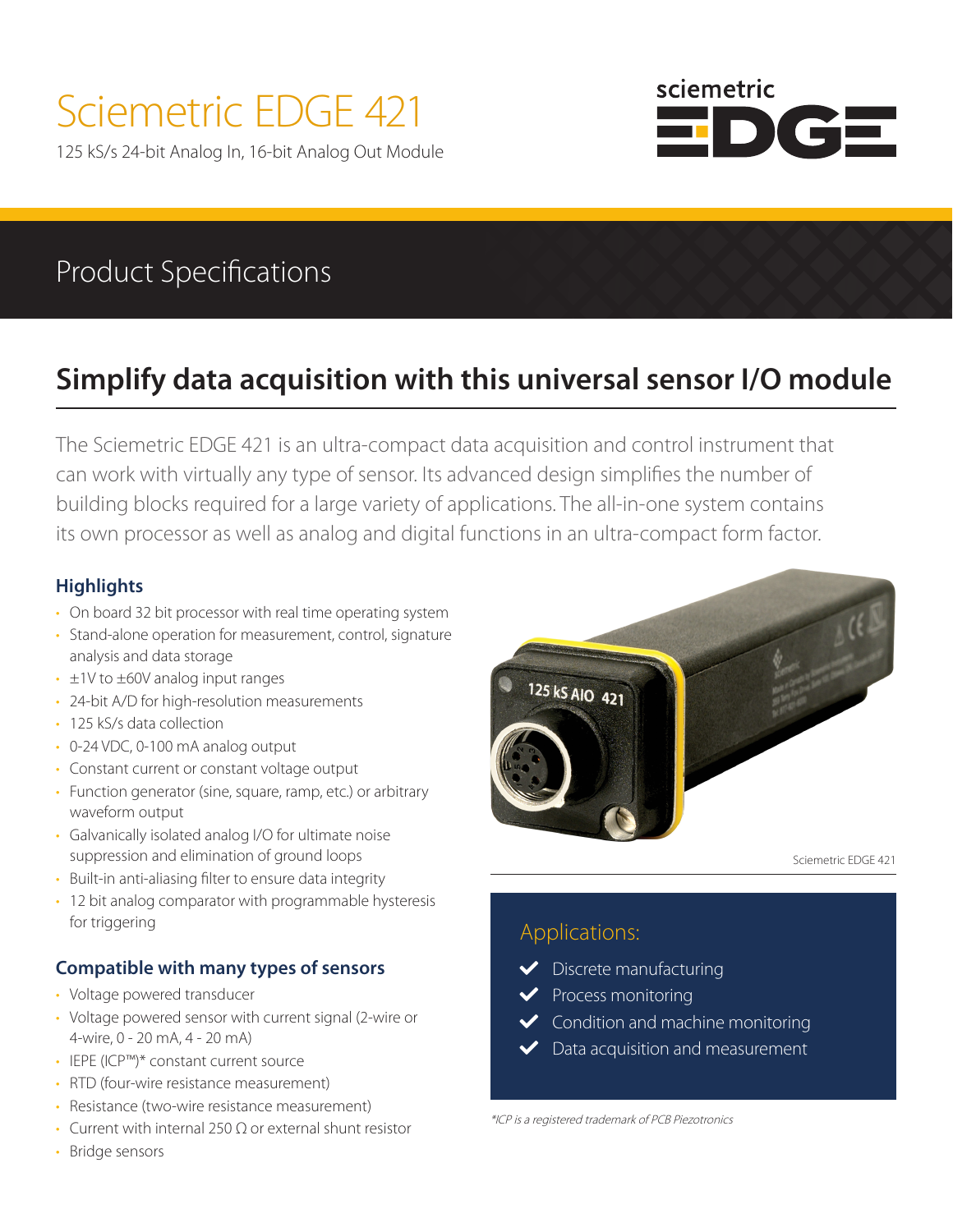# **The Sciemetric EDGE platform**

Sciemetric EDGE is a universal industrial analytics platform to help you perfect your process in record time. This distributed data analytics system removes barriers to collecting data, driving productivity improvements and cost savings.

The platform performs digital signal processing and signature analysis to offer in-depth insight into the performance, reliability and repeatability of a broad range of applications. Processing, analytics and control functions are remotely configurable, giving you a centralized management of your distributed operations. It provides industrial operations with a sophisticated, exciting, new way to monitor a process, perform real-time pass/fail control, and gain the visibility needed to optimize and control the overall process.

### Overview

The Sciemetric EDGE 421 consists of an analog input and output (I/O) section, a high-speed digital section, and an on-board processor. The analog I/O section is galvanically isolated from the rest of the system removing potential ground loops and allowing high-speed low-noise measurements on signals with high common-mode voltage.



# One Tool for Management, Setup and Analysis

Sciemetric Studio offers comprehensive capabilities for monitoring and control of industrial applications. Manage Sciemetric EDGE Systems through discovery, sensor calibration, application deployment, and software updates. Manage applications through configuration of tasks, features, parameters and variants. Leverage continuous improvement through data-driven insight with analytics such as feature, waveform and image trending, correlations and statistical reports.

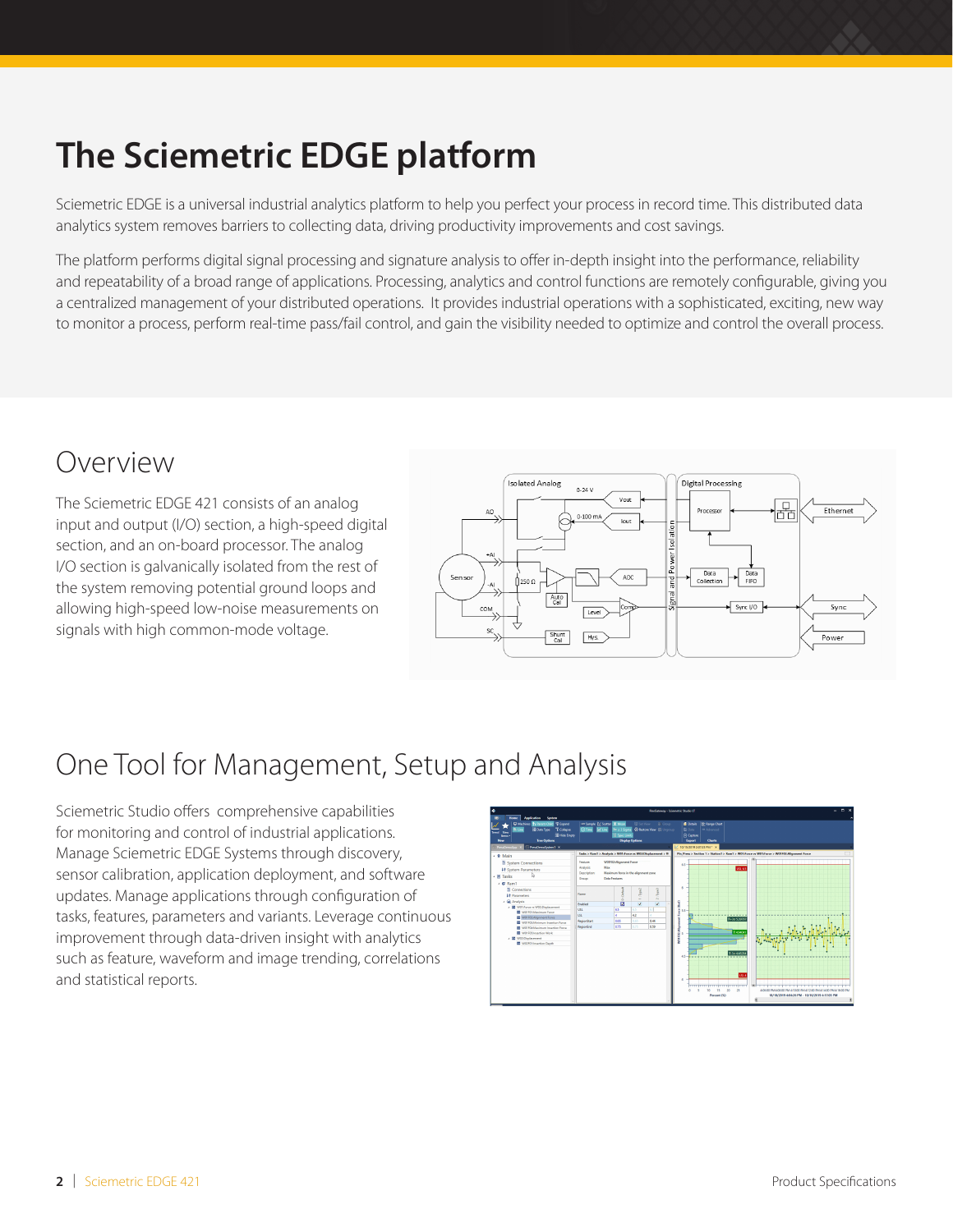### Technical Specification

#### **GENERAL**

- Dimensions (HxWxD): 32 mm x 32 mm x 128 mm
- Connector: M12 5-pin A-code, max pin voltage 60 VDC, 48 VAC
- LED status indicator: Boot sequence, connection status, errors, etc.
- Internal Temperature: 0 °C to 70 °C
- Operating temperature: see carrier datasheet
- Humidity: 10 to 90% RH, non-condensing (IEC 60068-2-56)
- Shock: 150 m/s<sup>2</sup> (IEC 60068-2-27 table A.2)
- Vibration: IEC 60068-2-65 spectrum A.1 Category 3 • Ingress protection: IP65 when installed, IP20
- otherwise
- Fastener screw torque: 2-4 in-lbs
- Pollution degree: 2 max
- Maximum altitude: 2000 m
- Weight: 126 g
- Approvals: CE, cNEMKOus

#### **PROCESSOR**

- CPU: 32 bit, 533 MHz
- Real Time Operating System: QNX™
- Storage: 512 MB SSD
- Memory: 512 MB DRAM
- Communications: EtherNet/IP (many types through optional gateway)
- Functions: Any Sciemetric EDGE application, measurement, control, signature analysis and data storage

#### **SHUNT CALIBRATION**

- Contact: Solid state relay, connection to analog common
- Resistance: <3 Ω

#### **INTERNAL CALIBRATION AND DIAGNOSTICS**

- Internal measurements:
- Module input power supply voltage and current
- Processor supply voltage and current
- Internal analog supply voltages
- Internal temperature
- Internal input sources:
- Ground
- Precision voltage source

#### **ANALOG INPUT**

- Channels: 1
- Isolation voltage: 60 V
- ADC resolution: 24-bit  $(\pm 8,388,608 \text{ counts})$
- Max sample rate: 125 kS/s
- Input ranges  $(\pm$  FS):  $\pm$  60 V,  $\pm$  12 V,  $\pm$  5 V,  $\pm$  1 V
- Accuracy:
- ±60V / ±12V Range: ±0.1% FS
- ±5V / ±1V Range: ±0.05% FS
- Dynamic range (at 125 kS/s):
	- ±60V Range: 105 dB
	- ±12V Range: 100 dB
	- ±5V Range: 105 dB
- ±1V Range: 95 dB
- Input impedance:
	- ±60V / ±12V Range: 2.15 M Ω DIFF, 1.08 MΩ SE - ±5V / ±1V Range: >100 M Ω
- Small signal bandwidth (-3 dB)
- ±60V / ±12V Range: 34 kHz - ±5V / ±1V Range: 40 kHz
- CMRR (DC to 60 Hz): 80 dB
- Over voltage protection (TYP): ±75 V
- Pull-up current: see AO current spec
- Input S/W functions: Manchester data stream decoding with zero data value synchronization pulse
- Internal current shunt:  $251.3 \pm 0.5$   $\Omega$  resistor for 4 - 20 mA
- 12 bit comparator with programmable hysteresis
	- Comparator level accurate accurate to ±0.5% FS
	- Maximum hysteresis  $(10 \pm 3)\%$  FS

#### **ANALOG OUTPUT**

- Channels: 1
- Output range:
- Voltage: 0 to 24 VDC
- Current: 0 to 100 mA
- Default power on state: Off (current and voltage settings set to 0 on power cycle or disconnect)
- DAC resolution: 16-bit (65535 counts)
- Accuracy:
- Voltage: ± 36 mV
- Current:  $\pm$  (40  $\mu$ A + 0.5% of set point)
- Max output current: 100 mA DC
- Max output power: 1 W
- Short circuit protection: Continuous; 100 ms retry interval for up to 1 second before faulting
- Slew rate: ±1.15 V/µs minimum
- Output type: Voltage or constant current drive
- Output functions:
	- Application control
- Synchronization bus input value from other modules
- Function generator (sine, triangle, ramp, square, duty cycle, number of pulses, offset, peak to peak voltage)
- Max voltage setting: Can set max voltage allowed to protect devices
- Isolation voltage: 60 V

#### **TRIGGERING**

#### **Start/End Trigger**

- Sources: Immediate, any synchronization bus line, analog input
- Analog trigger range: Full scale of analog input range
- Analog deadband: 0 to full range of input; below trigger value for rising triggers and above trigger value for falling triggers
- $\cdot$  Hold-off<sup>1</sup>: positive value
- Sampling offset: Negative values for pre-trigger and positive values for delays after triggering before sampling
- Automatic re-arm: Yes
- Max number of buffers: Total data in memory less than 10,000,000 samples
- Trigger input: Rising or falling edge, or both
- <sup>1</sup> The trigger hold-off is the duration that the analog trigger must stay true before a trigger can be issued. The trigger point will be when the hold-off period has completed.